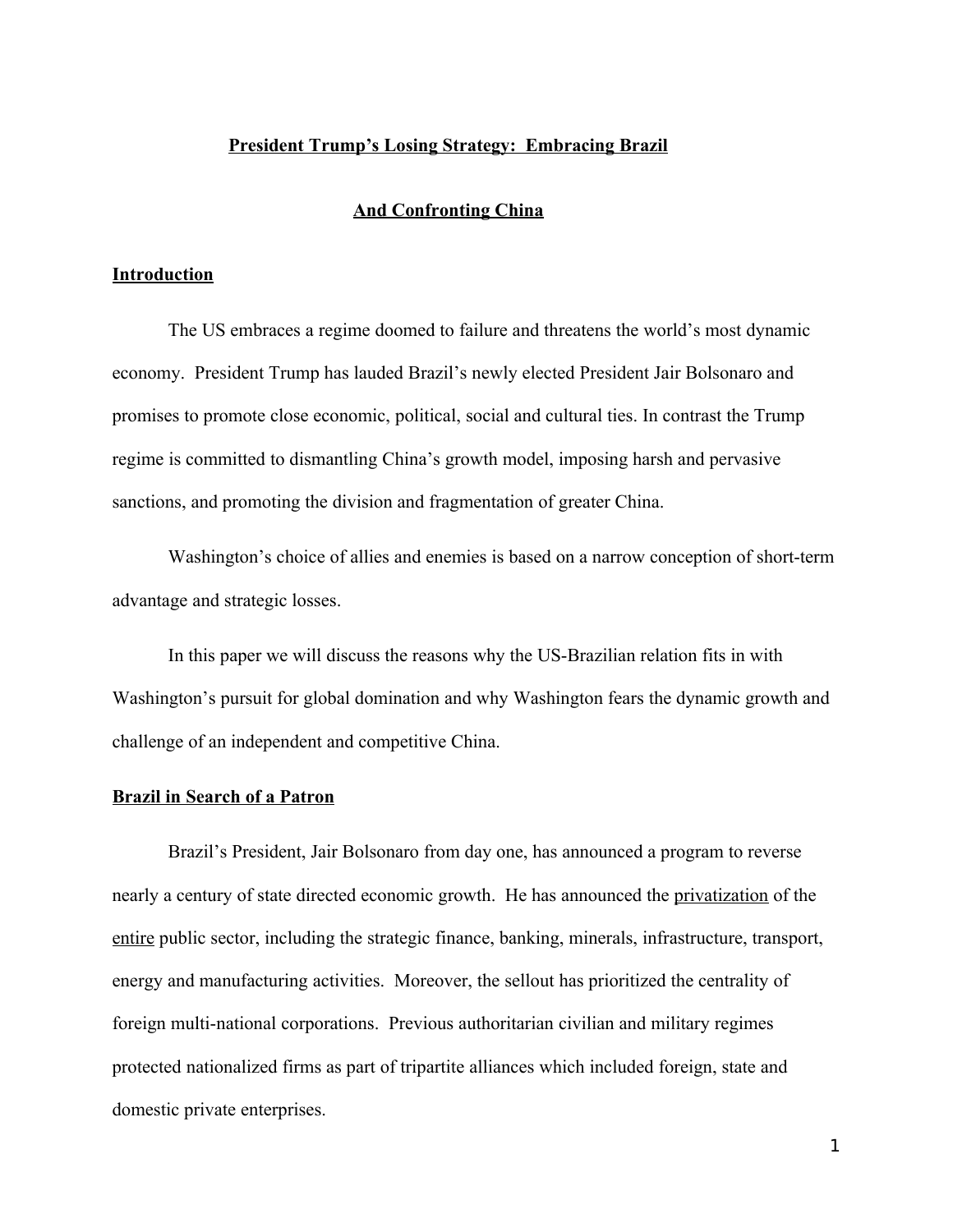In contrast to previous elected civilian regimes which strived – not always successfully – to increase pensions, wages and living standards and recognized labor legislation, President Bolsonaro has promised to fire thousands of public sector employees, reduce pensions and increase retirement age while lowering salaries and wages in order to increase profits and lower costs to capitalists.

President Bolsonaro promises to reverse land reform, expell, arrest and assault peasant households in order to re-instate landlords and encourage foreign investors in their place. The deforestation of the Amazon and its handover to cattle barons and land speculators will include the seizure of millions of acres of indigenous land.

In foreign policy, the new Brazilian regime pledges to follow US policy on every strategic issue: Brazil supports Trump's economic attacks on China, embraces Israel's land grabs in the Middle East, (including moving its capital to Jerusalem), back US plots to boycott and policies to overthrow the governments of Cuba, Venezuela and Nicaragua. For the first time, Brazil has offered the Pentagon military bases, and military forces in any and all forthcoming invasions or wars.

The US celebration of President Bolsonaro's gratuitous handovers of resources and wealth and surrender of sovereignty is celebrated in the pages of the Financial Times, the Washington Post and the New York Times who predict a period of growth, investment and recovery – if the regime has the 'courage' to impose its sellout.

As has occurred in numerous recent experiences with right wing neo-liberal regime changes in Argentina, Mexico, Colombia and Ecuador, financial page journalists and experts have allowed their ideological dogma to blind them to the eventual pitfalls and crises.

2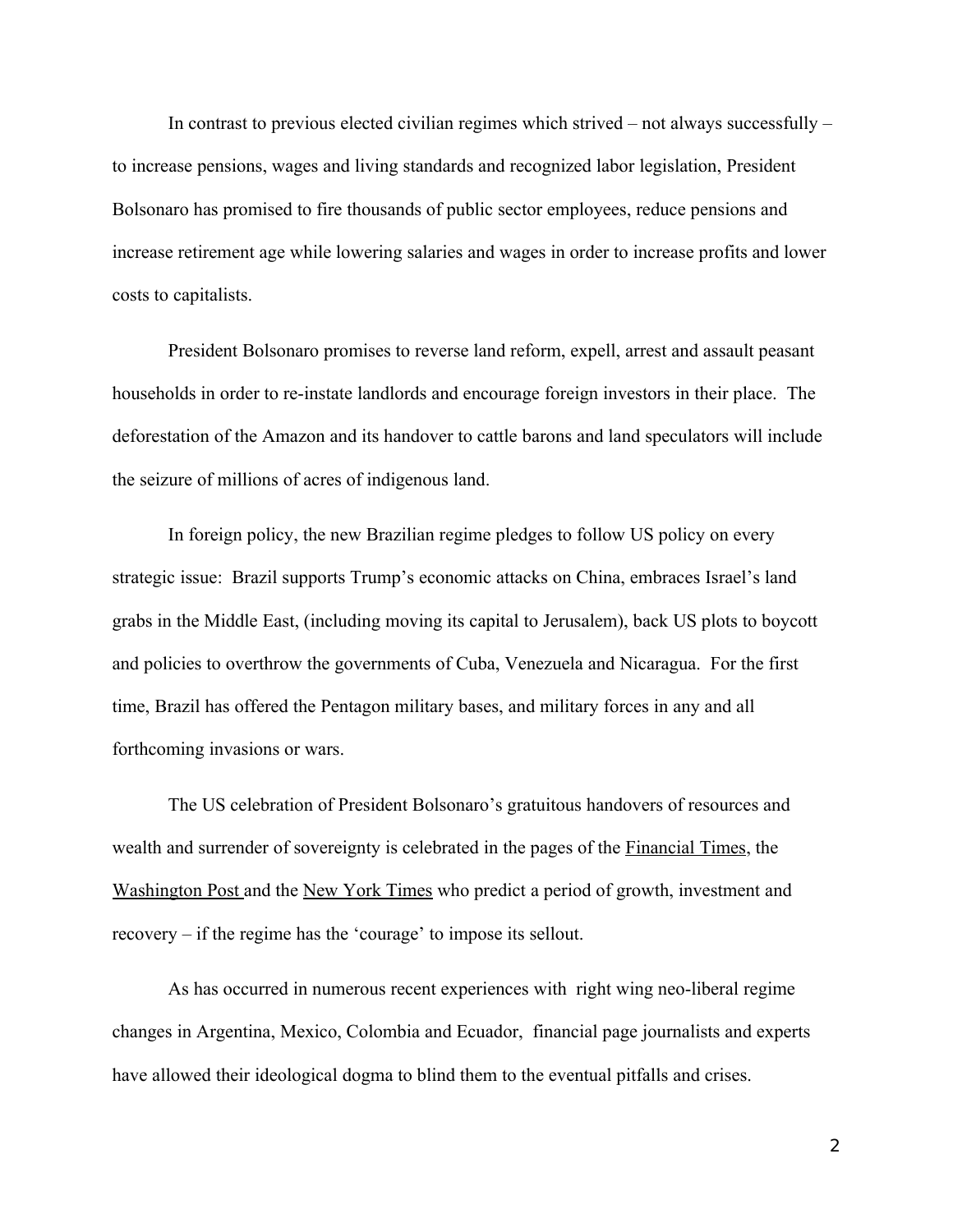The Bolsonaro regime's economic policies ignore the fact that they depend on agromineral exports to China and compete with US exports …Brazilian ago-business elites will resent the switch of trading partners.. They will oppose, defeat and undermine Bolsonaro's anti-China campaign if he dares to persists.

Foreign investors will takeover public enterprises but are not likely to expand production given the sharp reduction of employment, salaries and wages, as the consumer market declines.

Banks may make loans but demand high interest rates for high 'risks' especially as the government will face increased social opposition from trade unions and social movements, and greater violence from the militarization of society.

Bolsonaro lacks a majority in Congress who depend on the electoral support of millions of public employees, wage and salaried workers ,pensioners,and gender and racial minorities. Congressional alliance will be difficult without corruption and compromises …Bolsonaro's cabinet includes several key ministers who are under investigation for fraud and money laundering. His anti-corruption rhetoric will evaporate in the face of judicial investigations and exposés.

Brazil is unlikely to provide any meaningful military forces for regional or international US military adventures. The military agreements with the US will carry little weight in the face of deep domestic turmoil.

Bolsanaro's neo-liberal policies will deepen inequalities especially among the fifty million who have recently risen out of poverty. The US embrace of Brazil will enrich Wall Street who will take the money and run, leaving the US facing the ire and rejection of their failed ally.

3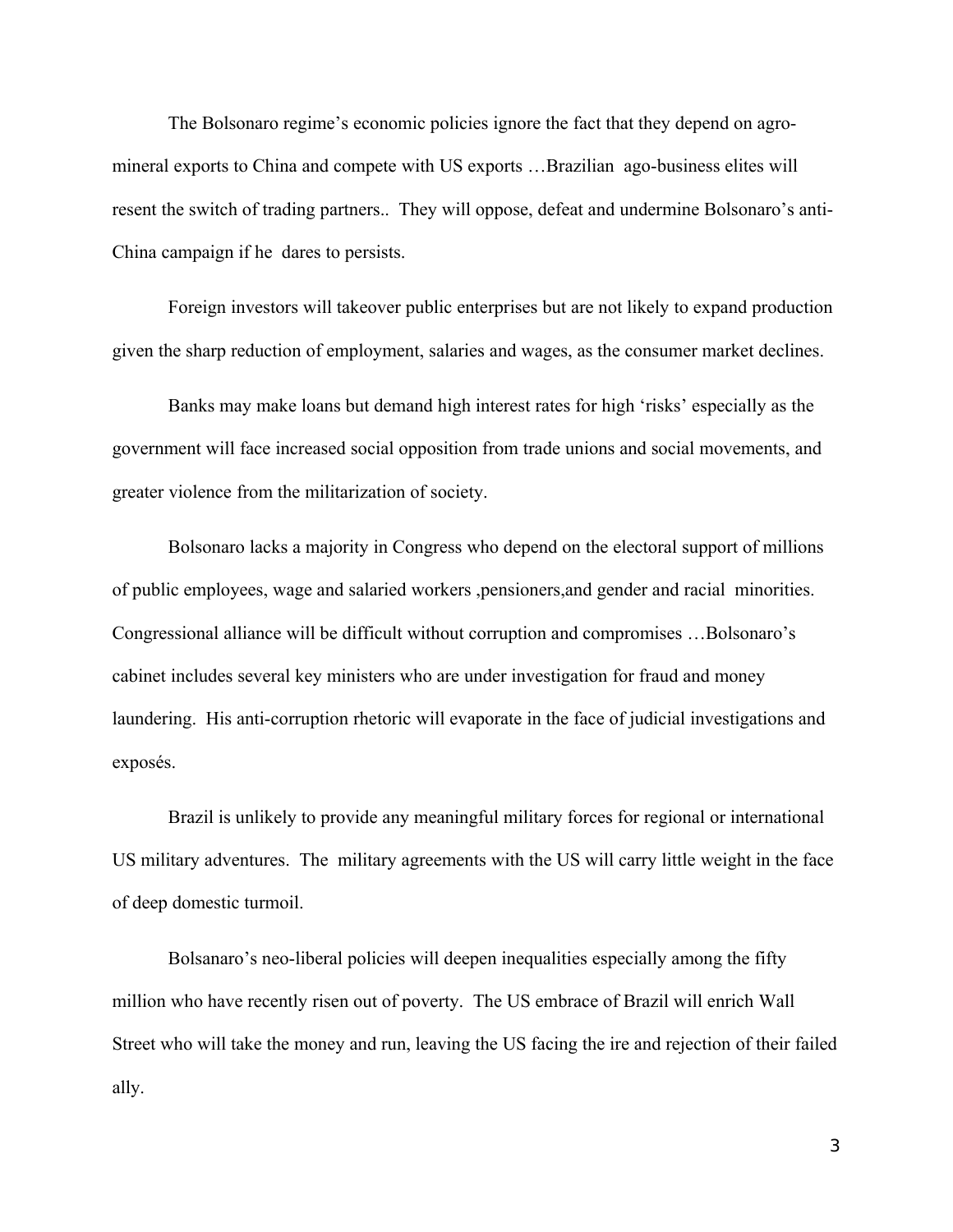### **The US Confronts China**

Unlike Brazil, China is not prepared to submit to economic plunder and to surrender its sovereignty. China is following its own long-term strategy which focuses on developing the most advanced sectors of the economy – including cutting edge electronics and communication technology.

Chinese researchers already produce more patents and referred scientific articles than the US. They graduate more engineers, advanced researchers and innovative scientists than the US based on high levels of state funding . China with an investment rate of over 44% in 2017, far surpasses the US. China has advanced, from low to high value added exports including electrical cars at competitive prices. For example, Chinese i-phones are outcompeting Apple in both price and quality.

China has opened its economy to US multi-national corporations in exchange for access to advanced technology, what Washington dubs as 'forced' seizures.

 China has promoted multi-lateral trade and investment agreement ,including over sixty countries, in large-scale long-term infrastructure agreements throughout Asia and Africa.

Instead of following China's economic example Washington whines of unfair trade, technological theft, market restrictions and state constraints on private investments.

China offers long-term opportunities for Washington to upgrade its economic and social performance – if Washington recognized that Chinese competition is a positive incentive.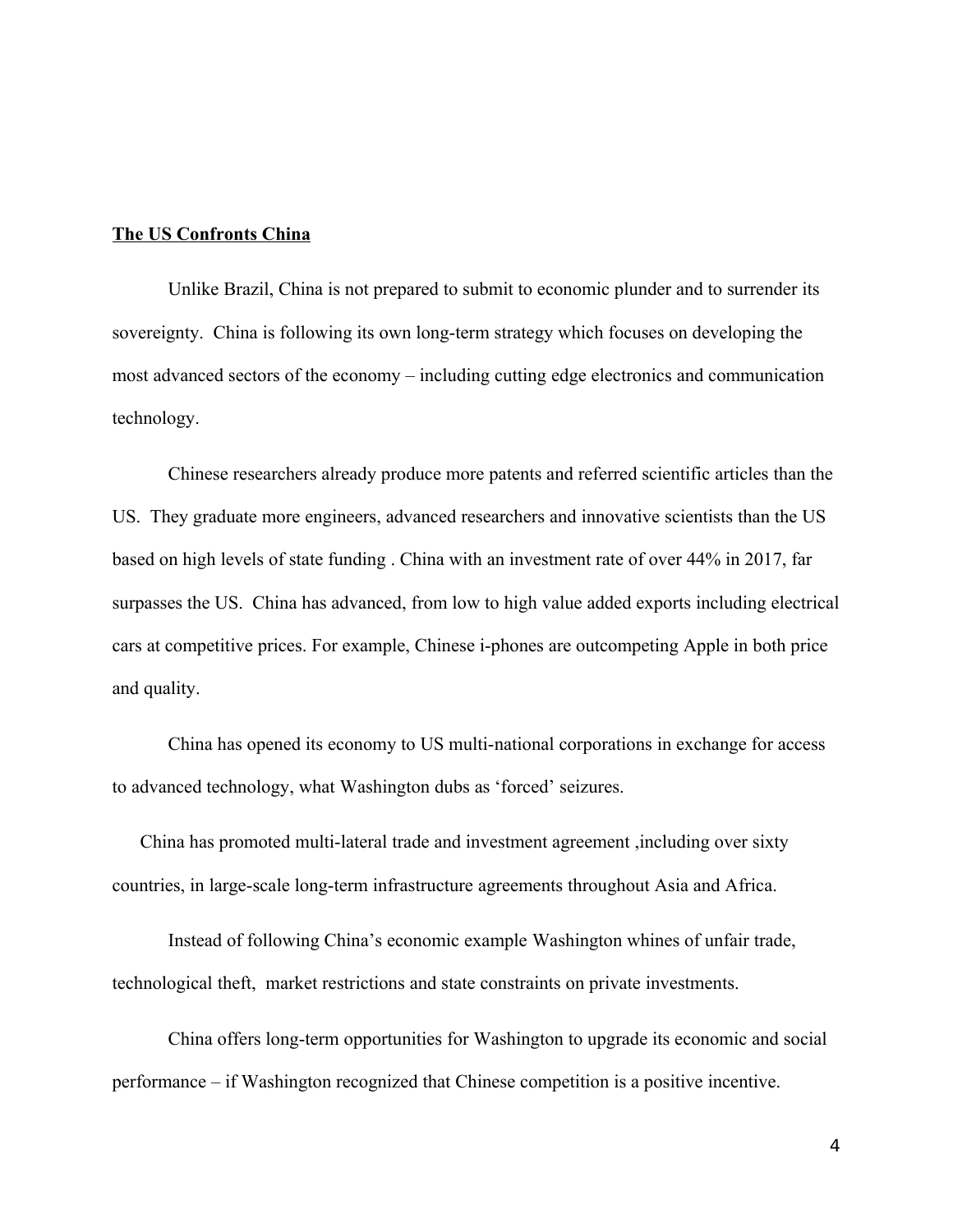Instead of large-scale public investments in upgrading and promoting the export sector, Washington has turned to military threats, economic sanctions and tariffs which protect backward US industrial sectors. Instead of negotiating for markets with an independent China, Washington embraces vassal regimes like Brazil's under newly elected President Jair Bolsonaro who relies on US economic control and takeovers.

The US has an easy path to dominating Brazil for short-term gains – profits, markets and resources, but the Brazilian model is not viable or sustainable. In contrast the US needs to negotiate, bargain and agree to reciprocal competitive agreements with China ..The end result of cooperating with China would allow the US to learn and grow in a sustainable fashion.

## **Conclusion**

Why has the US chosen the road of embracing a backward-looking Brazil rather than a future leader- nation?

Basically, the US is structurally embedded in a high militarized political system which is driven by the quest for world domination – 'imperialism'. The US does not want to compete with an innovative China, it seeks to coerce China to dismantle the institution, policies and priorities which make China great.

Washington demands that China surrender the relative autonomy of the state, increase US penetration of strategic sectors and rely on free market bankers and academics. US economic policy is shaped by bankers,corrupt speculators and lobbyists for special regional interests, including regimes like Israel. China's economic policy is shaped by industrial interests, guided by the strategic goals of the central state authority capable and willing to arrest hundreds of top officials on the take.

5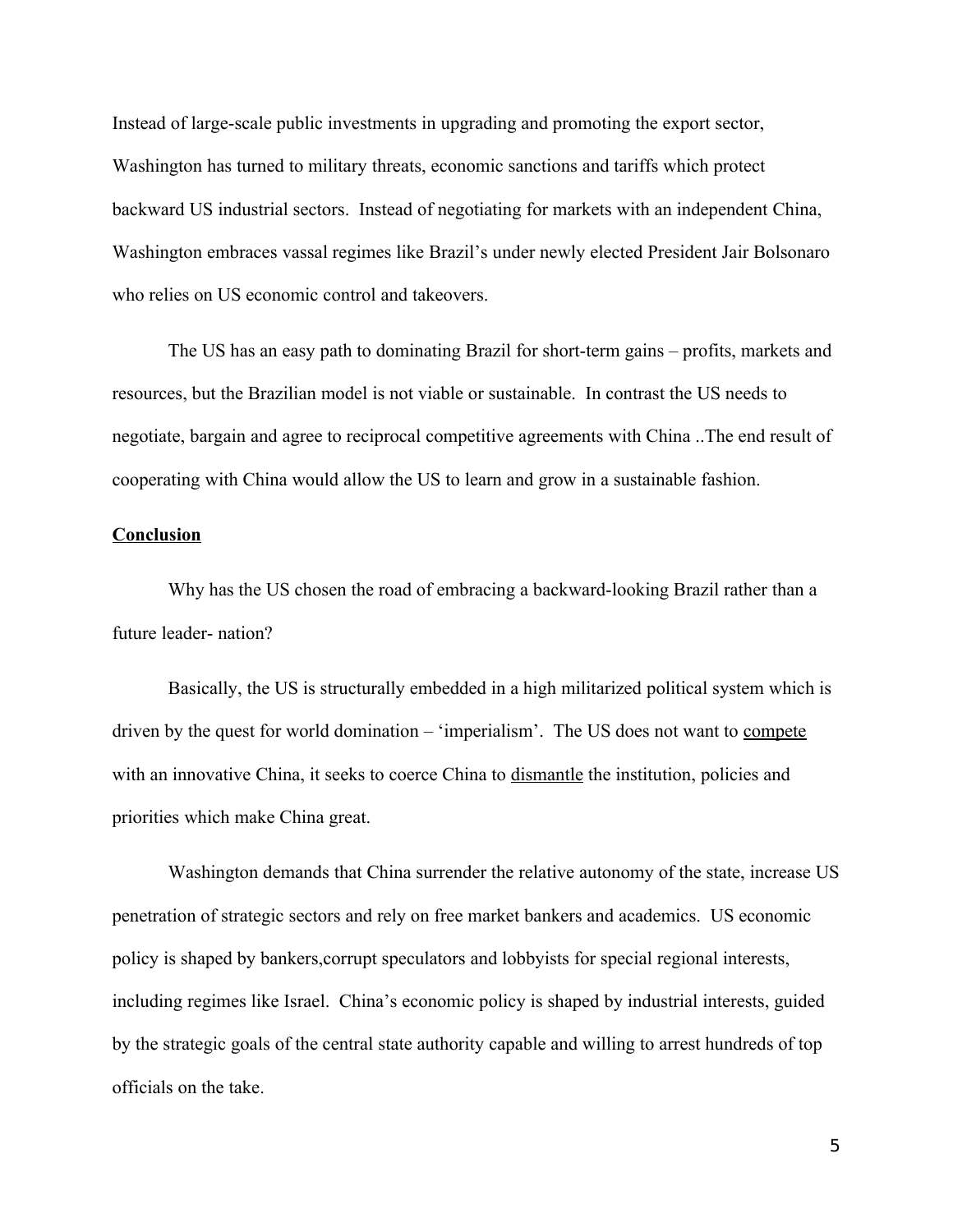The US cannot contain China's upward trajectory with military encirclement – because Beijing's economic strategy neutralizes US military bases and defeats tariff constraints through the diversification of major new trading deals. For example, China is negotiating with India to vastly increase imports of agricultural commodities, including rice, sugar, milk, soy beans meal and cotton.India currently has a major trade deficit with China especially machinery and industrial goods and is eager to replace US exporters China has major trade and investment agreements throughout Southeast Asia, South Korea, Japan, Pakistan, Russia and Australia as well as Africa, Latin America (Brazil and Argentina) and the Middle East (Iran, Iraq and Israel).

The US has little leverage for 'squeezing' China, even in high tech sectors as China is less dependent on the US know-how. Washington has secured agreements with China, increasing exports of cars and entertainment; China can easily agree to enforce curbing so-called 'property theft' especially since it is no longer an important factor since most of China innovations are domestically created. Moreover, big business and Wall Street demand the Trump regime reach an open markets agreement with China and ignore its autarkic enemies.

Given China's continued buoyant economy (6.5% GDP in 2018), its increased emphasis in expanding social services, the consumer market and easing of credit , Trump's coercive tariff policies are doomed and the military threats will only encourage China to expand and upgrade its military defense and superior space programs.

Whatever temporary and limited trade agreements emerge from US-China negotiations, the Trump regime will continue to pursue its unipolar imperial agenda of embracing vassal regimes, like Brazil, and confronting China.